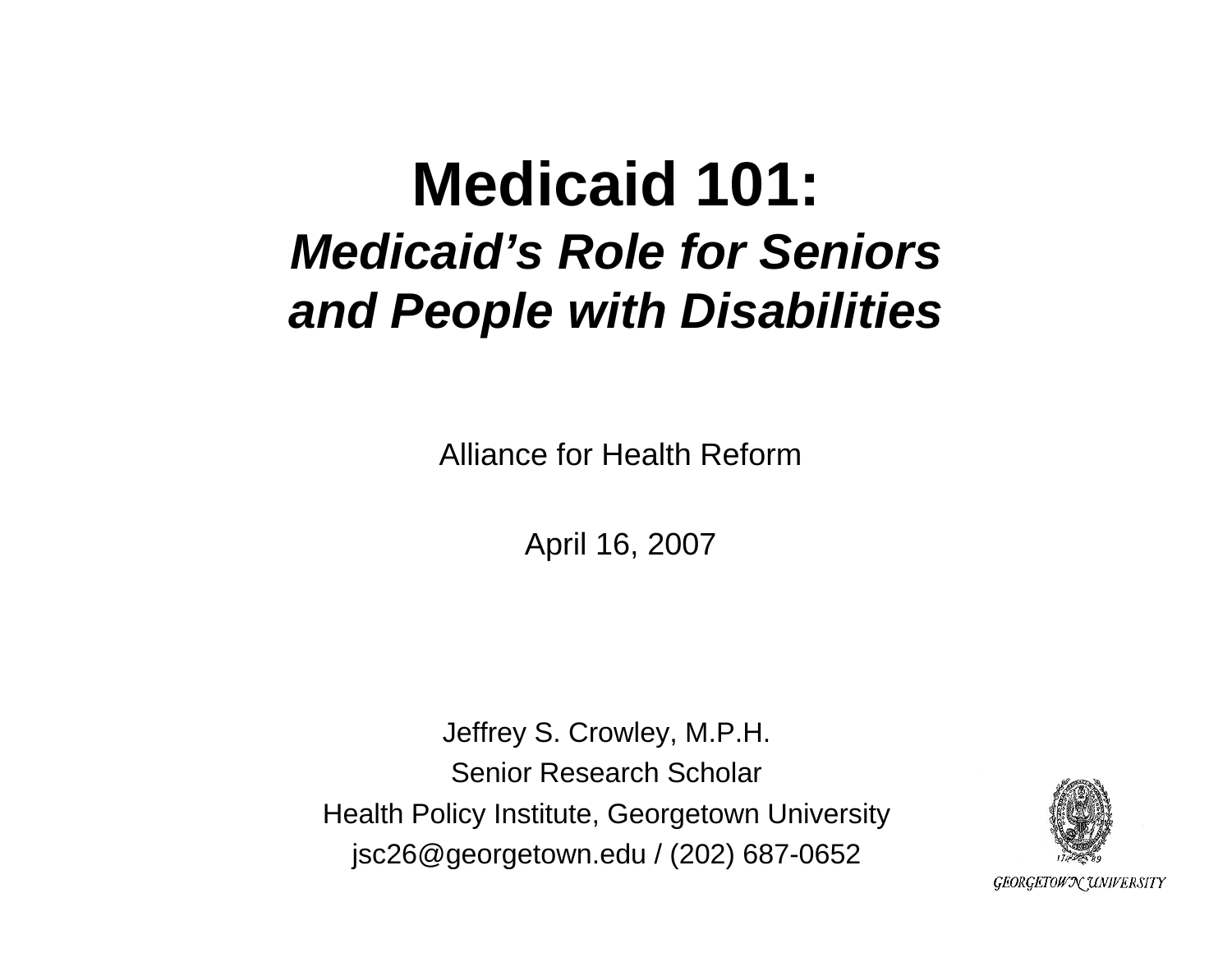## **Medicaid covers a broad range of people and conditions**

- Children and adults with disabilities
- People with intellectual and developmental disabilities
- People with HIV/AIDS
- People with physical disabilities
- People with mental illness
- People with neurological conditions
- People with Alzheimer's disease and related conditions

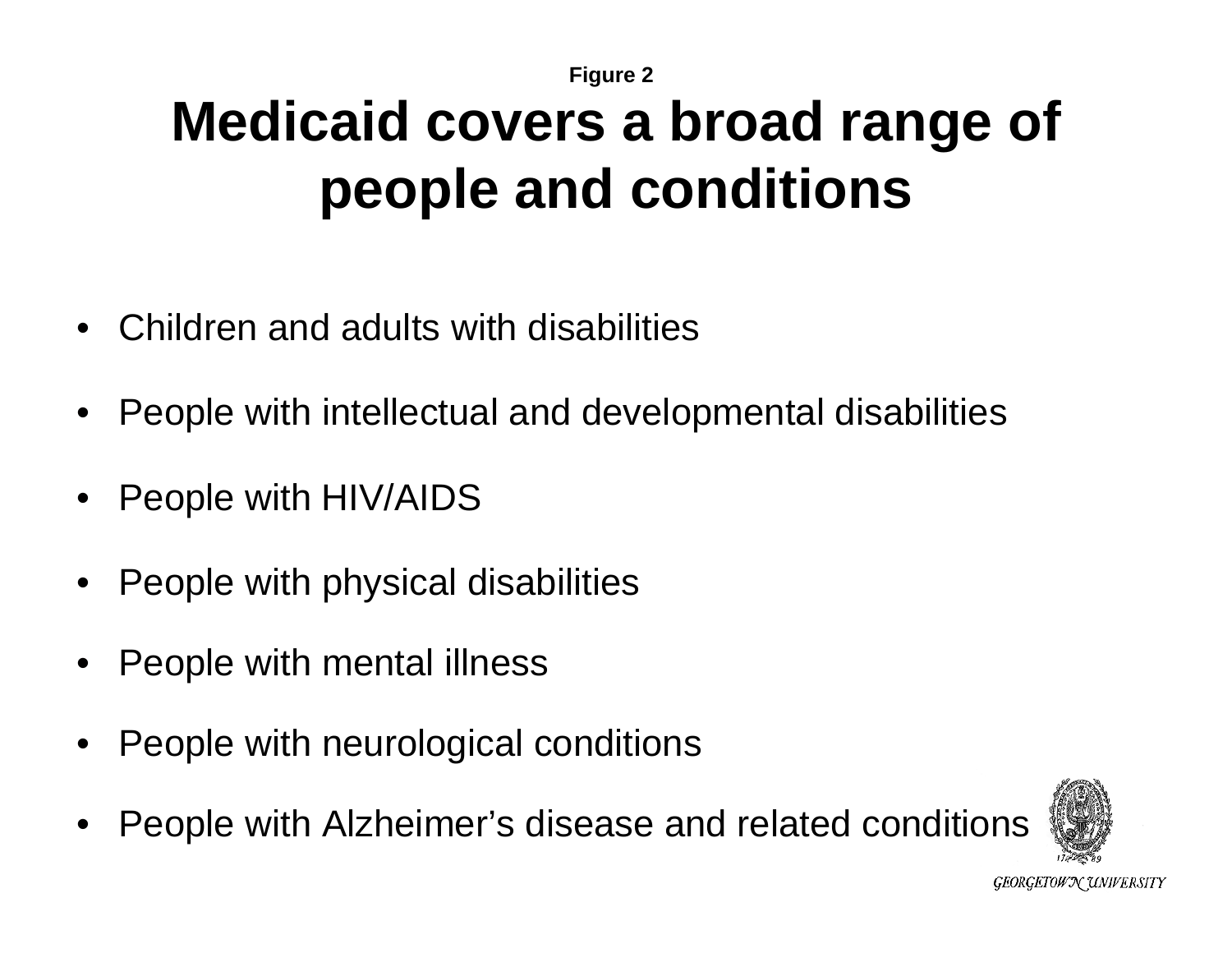#### **Figure 3 Formal Determination of Disability is a Critical Starting Point**

- For non-elderly people with disabilities, the first step to receiving public benefits is for the Social Security Administration (SSA) to determine that they have a disability
	- **Strict standard of disability:** Disability must be severe and permanent or long-lasting
	- **Application process difficult to navigate:** Many initially rejected and many require assistance from lawyers or benefits counselors
	- **For some conditions, early access to health care can be difficult**

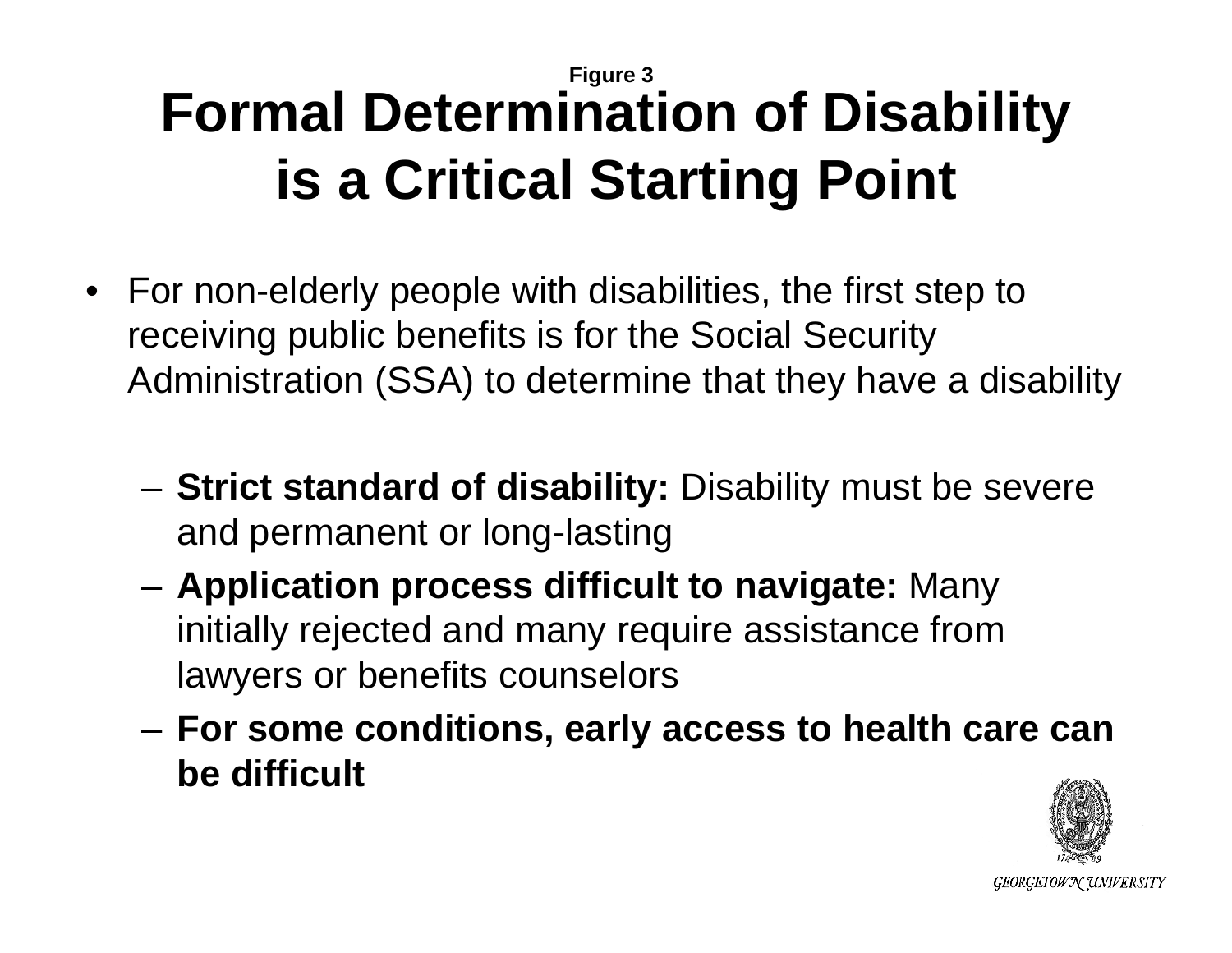## **SSI is the Major Pathway to Medicaid**

- Complex array of public programs
- Supplemental Security Income (SSI) ensures income of 74% of the poverty level for both seniors and people under 65 with disabilities (\$623 in monthly income in 2007 for an individual)
- SSI generally provides a pathway to Medicaid eligibility
- Low-income people can receive benefits from overlapping programs (*I.e. SSI can supplement Social Security or SSDI)*
- Dual eligibles are people who receive both Medicare and Medicaid

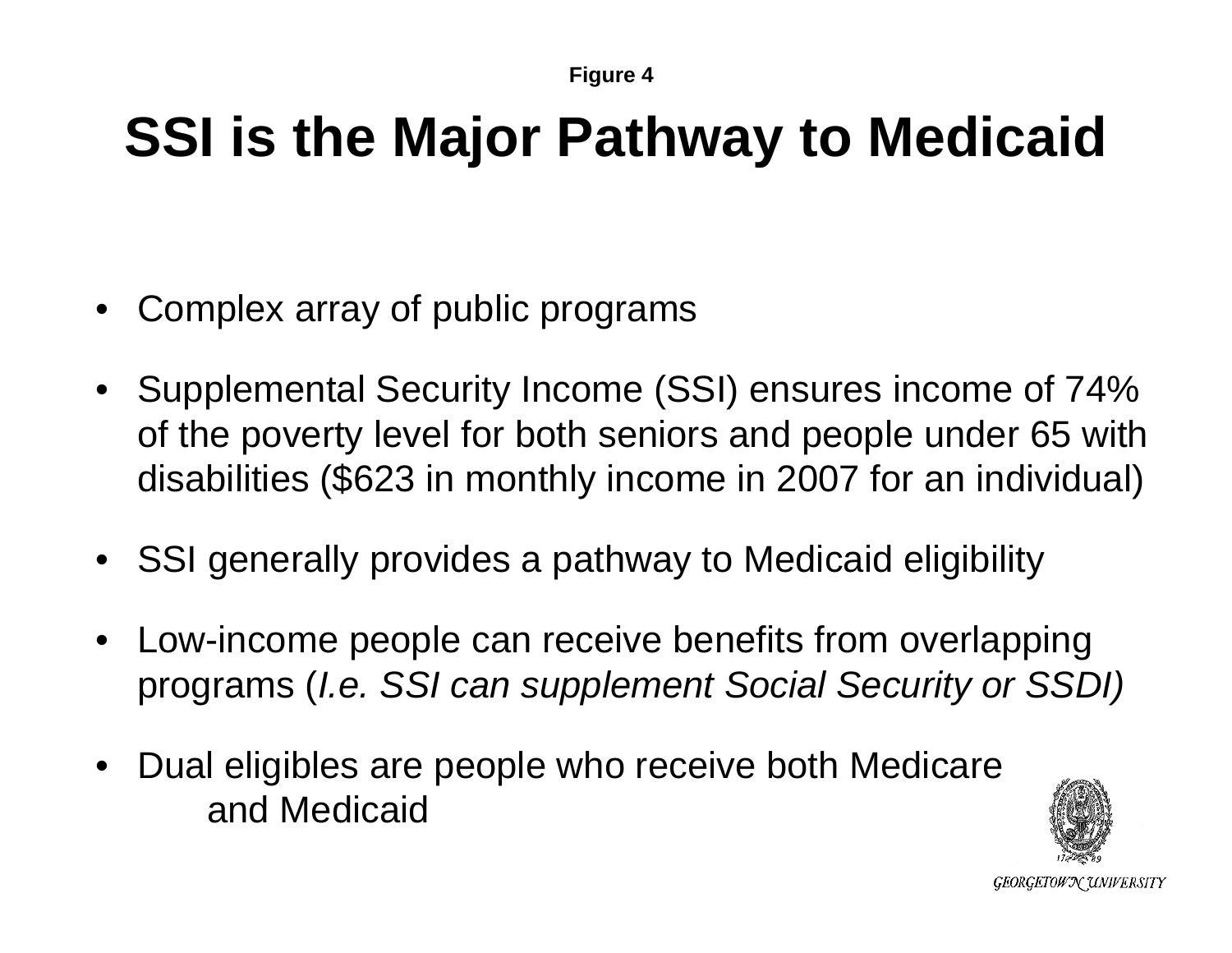

data and Urban Institute analysis of data from MSIS.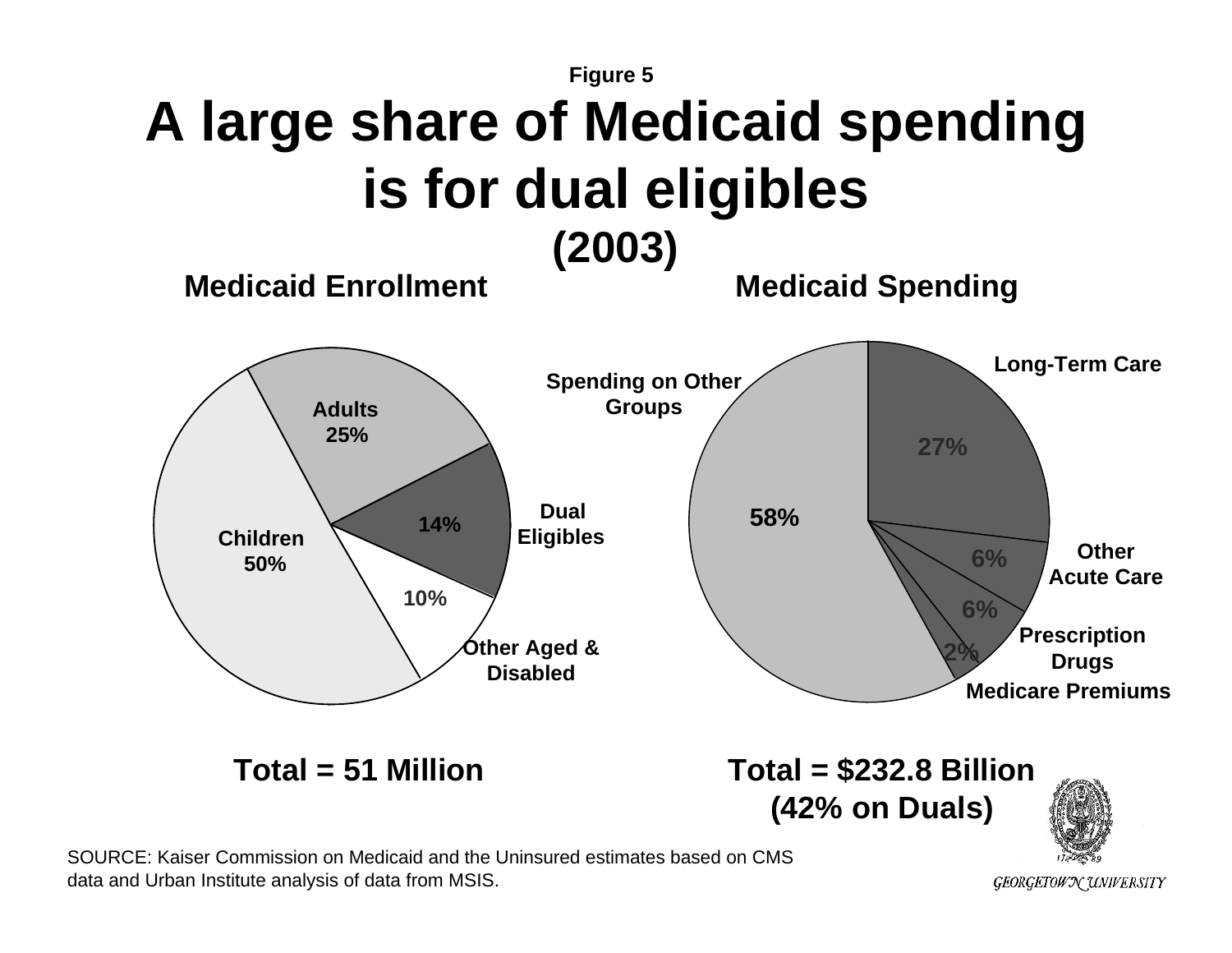#### **Dual eligibles are poorer and more likely to need services not covered by Medicare**



SOURCE: Kaiser Commission on Medicaid and the Uninsured estimates based on analysis of MCBS Cost & Use 2000. \*Includes only persons residing in the community.

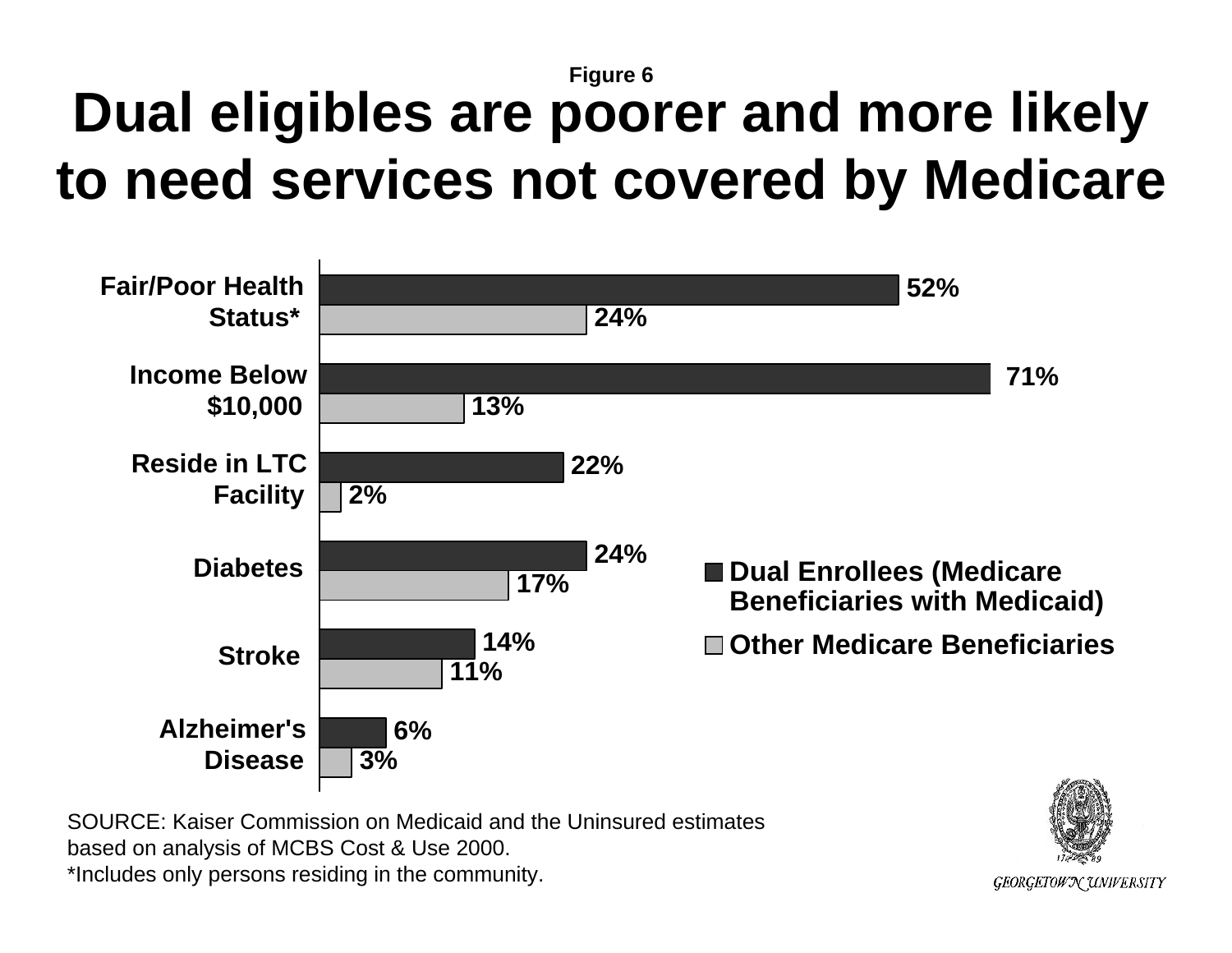## **Small Share of Population Accounts for Large Share of Expenditures**



**Total = 46.9 million**

**Total = \$180.0 billion**

SOURCE: Sommers and Cohen, *Medicaid's High Cost Enrollees: How Much Do They Drive Program Spending?* Kaiser Commission on Medicaid and the Uninsured, March 2006. Based on MSIS 2001 data.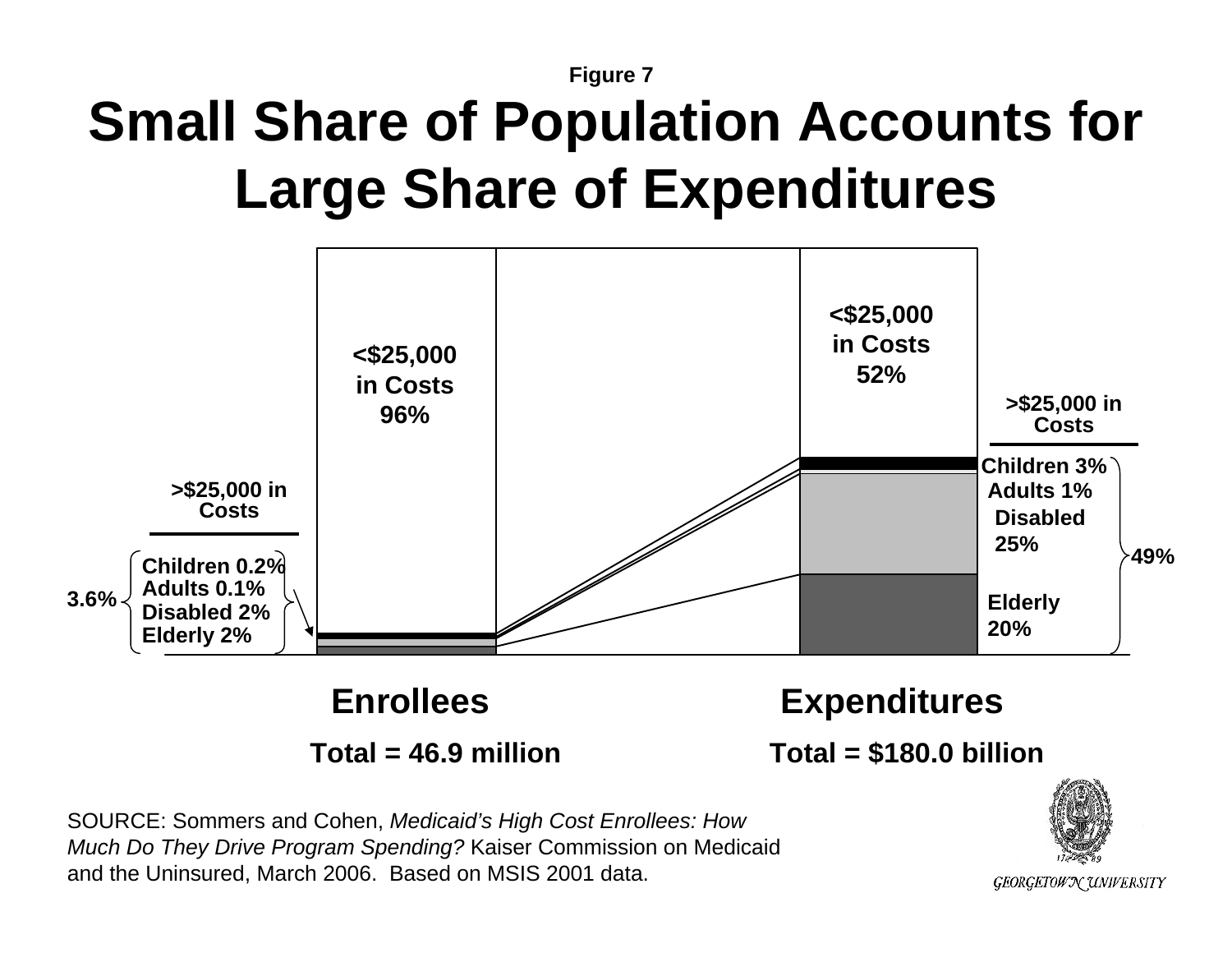## **Need for Long-Term Services a Common Characteristic of High Cost Beneficiaries**



Source: Kaiser Commission on Medicaid and the Uninsured and Urban Institute estimates based on MSIS 2002 data.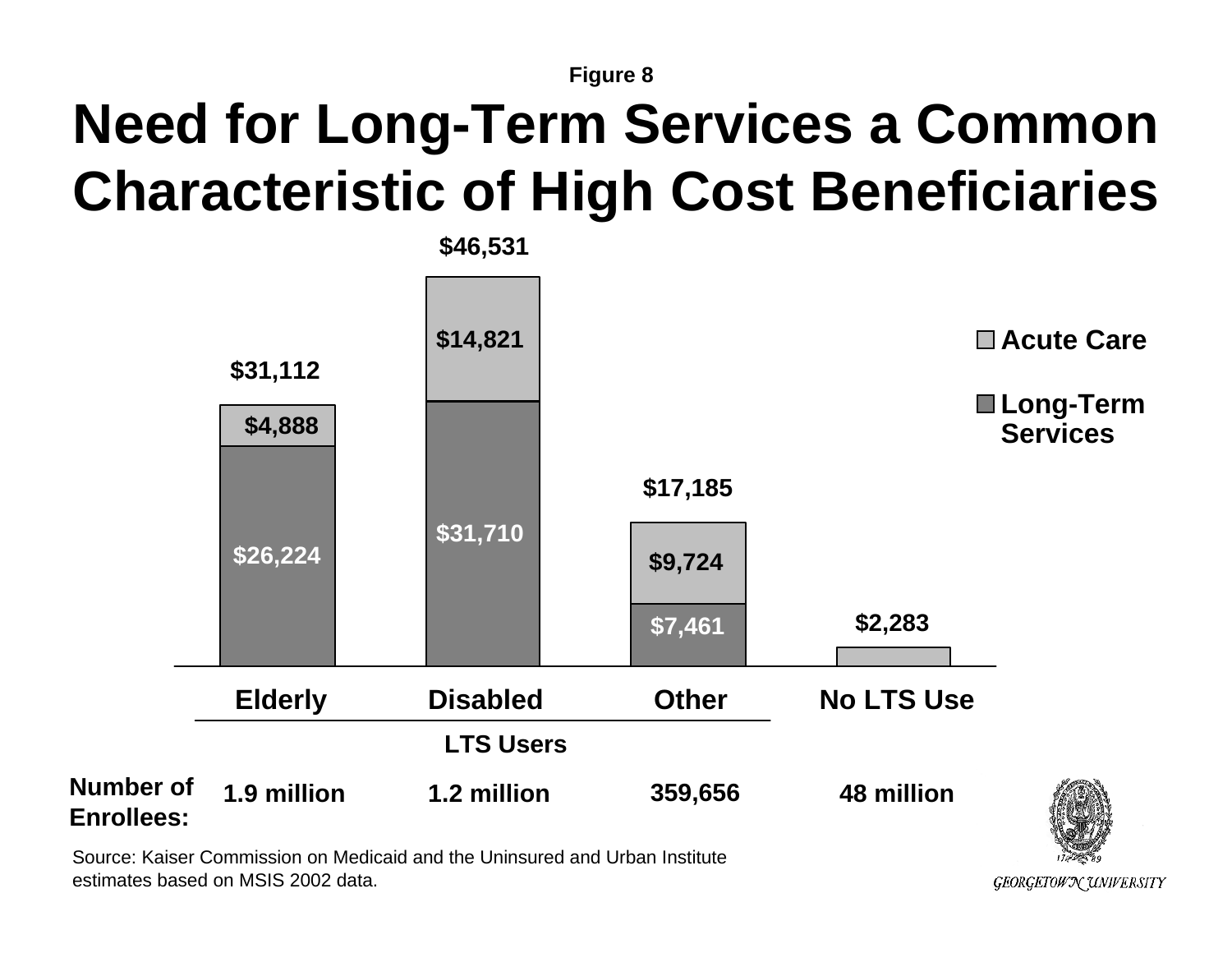# **Medicaid Integrates Acute Care and Long-Term Services**

- **Acute care:** Medical care services such as physician and hospital care, prescription drugs, and laboratory and diagnostic testing
- **Long-term services:** Services and supports people need when their ability to care for themselves has been reduced by a chronic illness or disability (such as dressing, bathing, preparing meals, taking medication, managing a home, and managing money)
	- Medicaid pays for 42% of national long-term services spending (compared to 20% for Medicare and 9% for private insurance)



SOURCE: Kaiser Commission on Medicaid and the Uninsured estimates for 2004. CMS, National Health Accounts, 2006.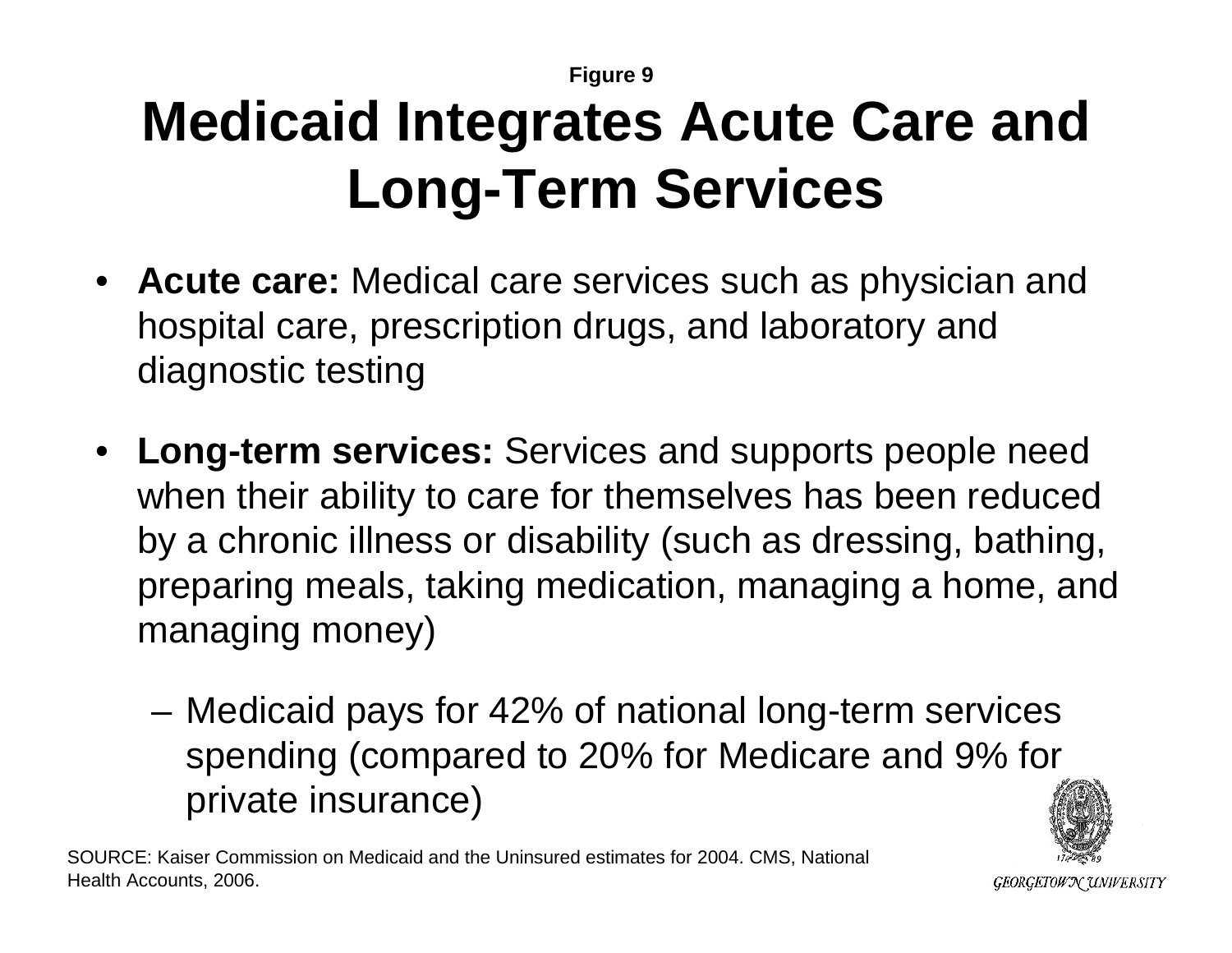#### **Figure 10 Growth in Medicaid Long-Term Services Expenditures, 1991-2005**



SOURCE: Burwell et al. 2006, CMS-64 data. Note: Home and community-based care includes home health, personal care services and home and community-based service waivers.

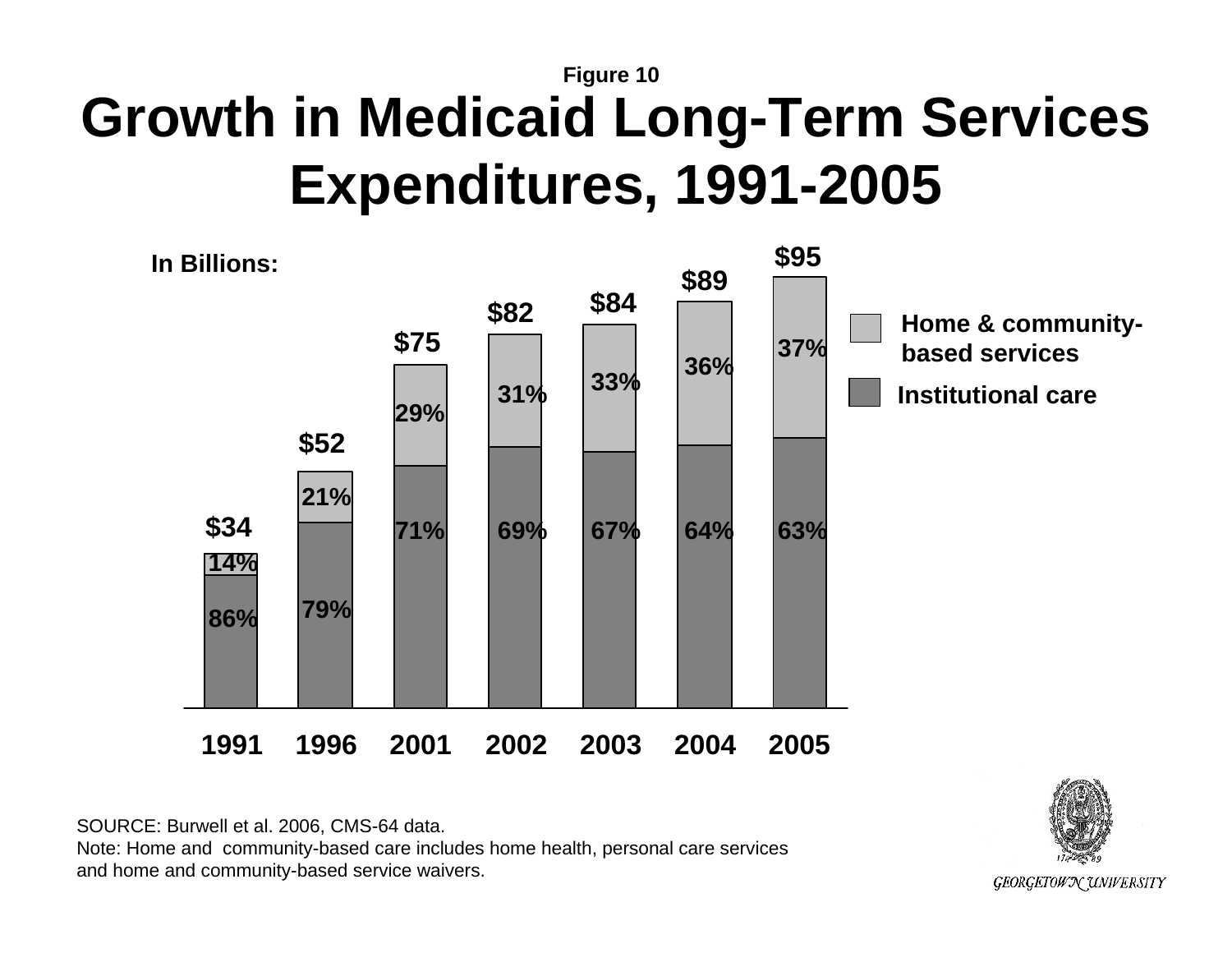#### **Figure 11 States Vary in Share of Long-Term Services Spending in the Community**





SOURCE: Urban Institute and Kaiser Commission on Medicaid and the Uninsured estimates based on FY 2004 data from CMS (Form 64).